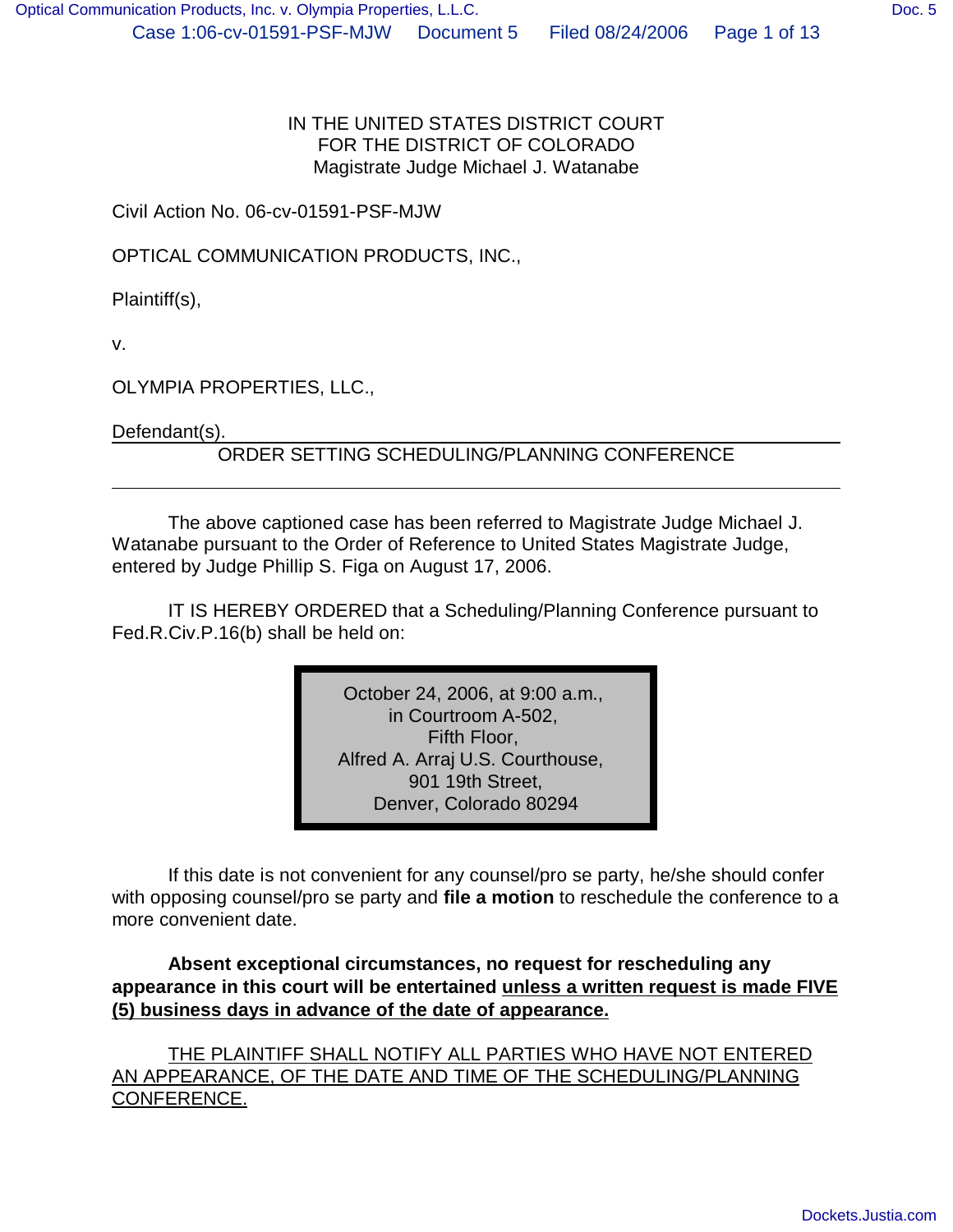IT IS ORDERED that counsel/pro se parties in this case shall hold a prescheduling conference meeting and prepare a proposed Scheduling Order in accordance with Fed.R.Civ.P.26(f) as amended, and D.C.COLO.LCivR 26.1 and App. F, on or before 21 days prior to scheduling conference. Pursuant to Fed.R.Civ.P.26(d), as amended, no discovery shall be sought until after the pre-scheduling conference meeting. No later than 5 days prior to the Scheduling/Planning Conference, counsel/pro se parties shall submit their proposed Scheduling Order **(in PDF)** in compliance with the ECF Filing Procedures. An additional copy shall be provided to chambers by e-mail with the subject line "Proposed Scheduling Order" and case number **(in WordPerfect or Word format)** to:

Watanabe Chambers@cod.uscourts.gov. In addition, on or before 14 days after the pre-scheduling conference meeting, the parties shall comply with the mandatory disclosure requirements of Fed.R.Civ.P.26(a)(1), as amended.

Counsel/pro se parties shall prepare the proposed Scheduling Order in accordance with the form which may be downloaded in richtext format from the forms section of the Court's website at www.cod.uscourts.gov, and are also attached to this document. Instructions for downloading the formats are posted in the forms section of the website. Parties who are *pro se* or do not have access to the internet may visit the Clerk's Office in Alfred A. Arraj U.S. Courthouse, 901 19th Street, Room A-105, Denver, Colorado. (The Clerk's Office telephone number is (303) 844-3433.) Scheduling Orders prepared by parties not represented by counsel, or without access to ECF, shall be submitted on paper.

IT IS FURTHER ORDERED that at least five (5) days prior to the Scheduling/ Planning Conference, counsel/pro se parties shall each submit a brief Confidential Settlement Statement to the Magistrate Judge **ONLY**, outlining the facts and issues involved in the case, and the possibilities for settlement, including any settlement authority from the client. ECF participants shall submit their Confidential settlement statements to chambers with a subject line "Confidential Settlement Statement" and the case number to: Watanabe\_Chambers@cod.uscourts.gov. (The Confidential Settlement Statement should be in PDF format and sent as an attachment to the email.) Counsel should be prepared to discuss settlement at the Scheduling/Planning Conference and should obtain settlement authority from the client, or have the client available either in person or by telephone. Confidential Settlement Statements prepared by parties not represented by counsel, or without access to ECF, shall be submitted on paper.

All out-of-state counsel shall comply with D.C.COLO.LCivR 83.3 prior to the Scheduling/Planning Conference.

It is the responsibility of counsel to notice the court of their entry of appearance, notice of withdrawal, notice of substitution of counsel, or notice of change of counsel's address, e-mail address, or telephone number by complying with the ECF Procedures and, filing the appropriate document with the court.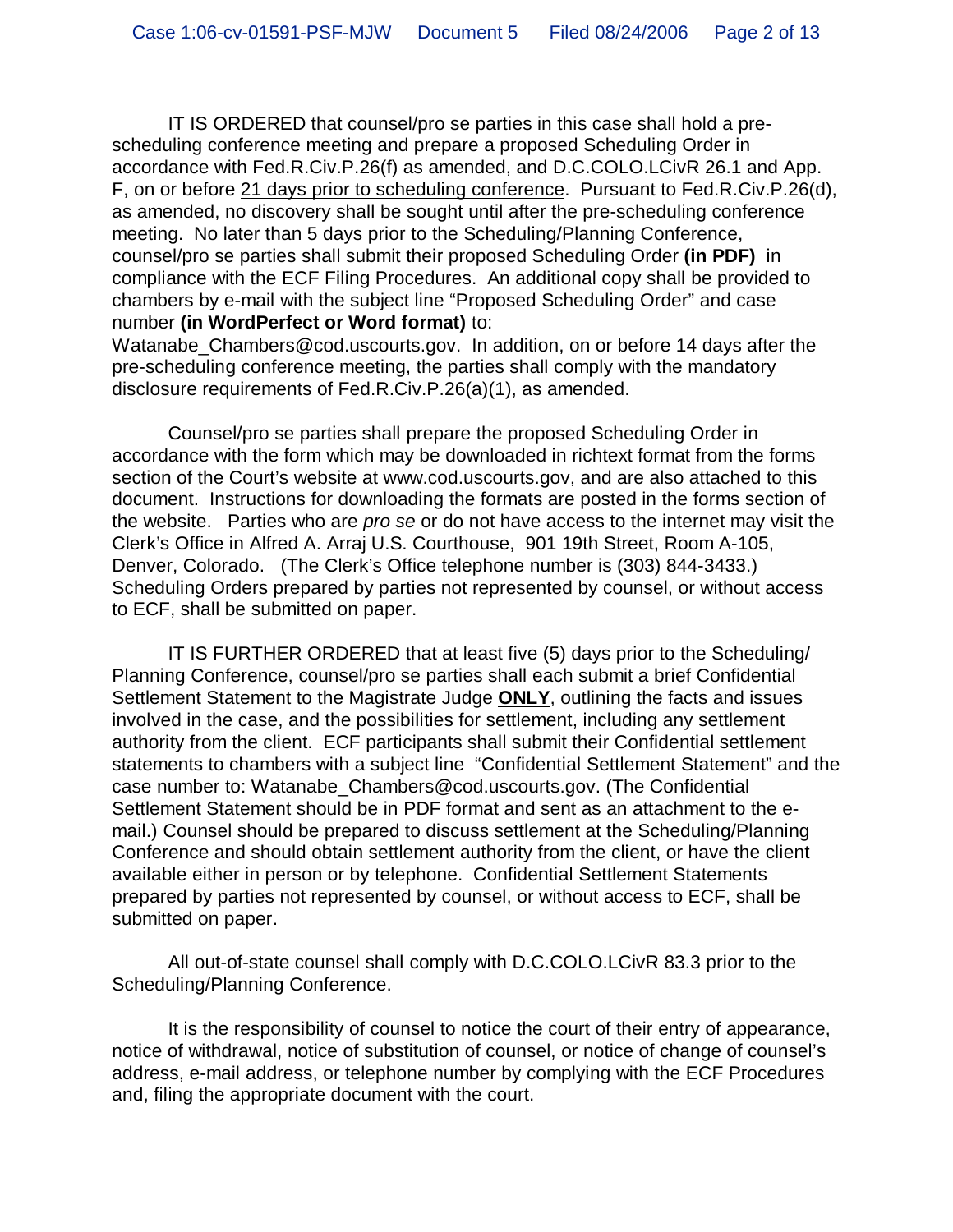Please remember that **everyone** seeking entry into the Alfred A. Arraj United States Courthouse will be required to show valid photo identification. See D.C.COLO.LCivR 83.2B. Failure to comply with this requirement will result in denial of entry into the Alfred A. Arraj United States Courthouse.

DONE AND SIGNED THIS 24<sup>th</sup> DAY OF AUGUST, 2006.

BY THE COURT:

s/Michael J. Watanabe MICHAEL J. WATANABE United States Magistrate Judge

mjw/den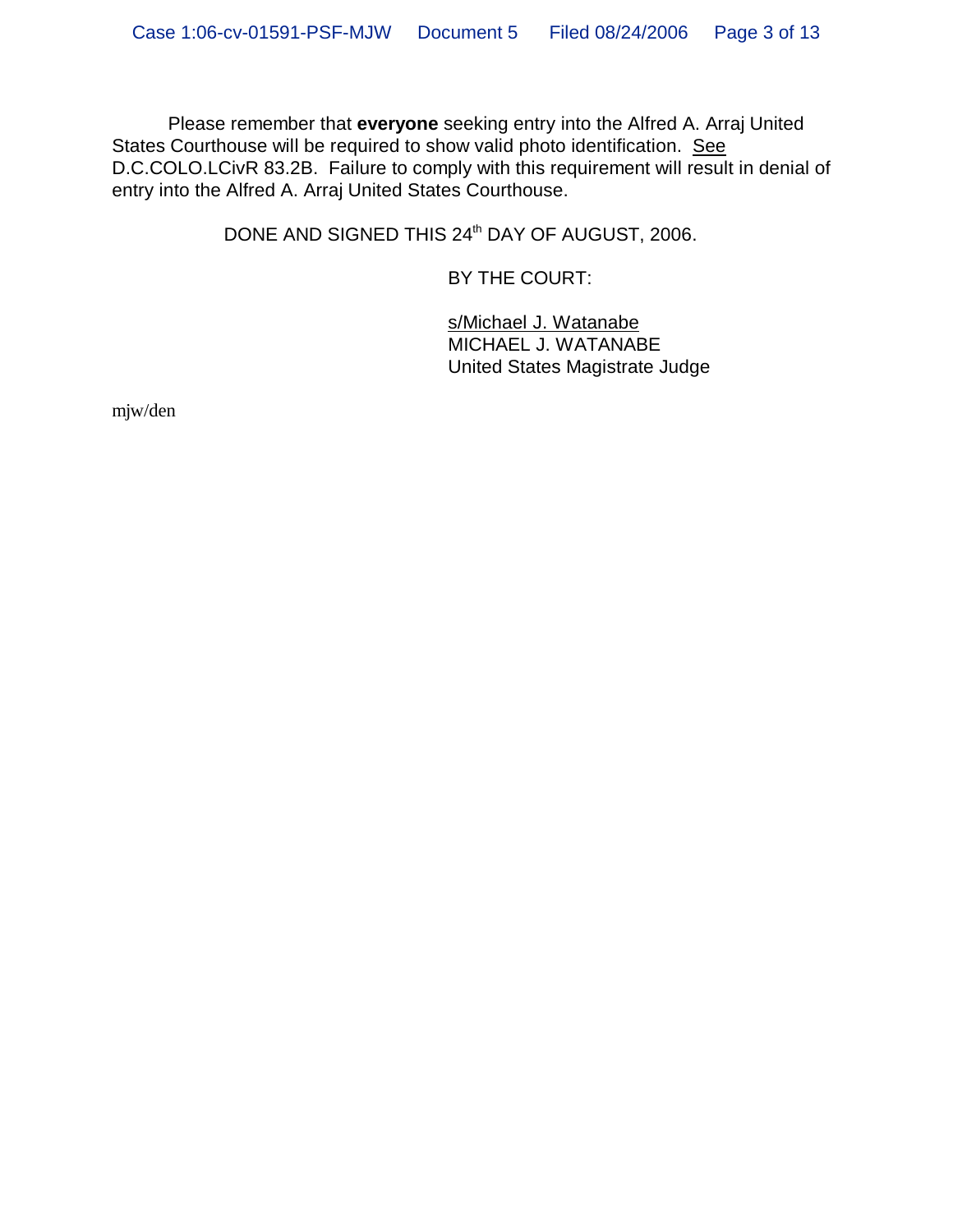Atch 1

**Appendix F**

#### **INSTRUCTIONS FOR PREPARATION OF SCHEDULING ORDER**

When the court has set a scheduling conference pursuant to Fed. R. Civ. P. 16 and D.C.COLO.LCivR 16.1 and 16.2, a scheduling order shall be prepared in accordance with these instructions. The rule 26(f) meeting shall be held at least 21 days before the proposed scheduling order is due to be tendered. The disclosures required by Fed. R. Civ. P. 26(a)(1) shall be exchanged at or within 14 days after the rule 26(f) meeting. Do not file any disclosure statements with the court.

Five days before the scheduling conference (see Fed. R. Civ. P. 6 for all computations of time), counsel are to tender a proposed scheduling order which shall include the signatures of counsel and *pro se* parties and shall provide for approval by the court as specified on the attached form. Counsel and *pro se* parties should try, in good faith, to agree upon matters covered in the scheduling order. Any area of disagreement should be set forth with a brief statement concerning the basis for the disagreement. The parties should expect that the court will make modifications in the proposed scheduling order and will want to discuss all issues affecting management of the case.

D.C.COLO.LCivR 72.2 authorizes magistrates judges to exercise jurisdiction of civil matters upon the consent of the parties. If all parties have consented to the exercise of jurisdiction by a magistrate judge pursuant to D.C.COLO.LCivR 72.2, the "Notice of Availability of a United States Magistrate Judge to Exercise Jurisdiction and Consent to the Exercise of Jurisdiction by a United States Magistrate Judge" form and a proposed order of reference are to be filed promptly with the Clerk of the Court and the consent indicated in section 6. of the proposed scheduling order. Note that D.C.COLO.LCivR 72.2D. provides, in part: "Written consent to proceed before a magistrate judge must be filed no later than ten days after the discovery cut-off date. In cases not requiring discovery, the parties shall have 40 days from the filing of the last responsive pleading to file their unanimous consent." Refer to D.C.COLO.LCivR 72.2F. if all parties have not been served or in the event additional parties are added after the scheduling conference.

Listed on the following pages is the format for the proposed scheduling order. The bracketed and italicized information on the form explains what the court expects. **Scheduling orders shall be double-spaced in accordance with D.C.COLO.LCivR 10.1E., even though the instructions in the following format for the proposed scheduling order are single-spaced.**

**PARTIES AND COUNSEL ARE DIRECTED TO THE COURT'S WEBSITE, http://www.cod.uscourts.gov/Dindex.htm, FOR ITS LOCAL RULES AND THE GENERAL PROCEDURES OF EACH JUDICIAL OFFICER.** (Rev. 06/01/06)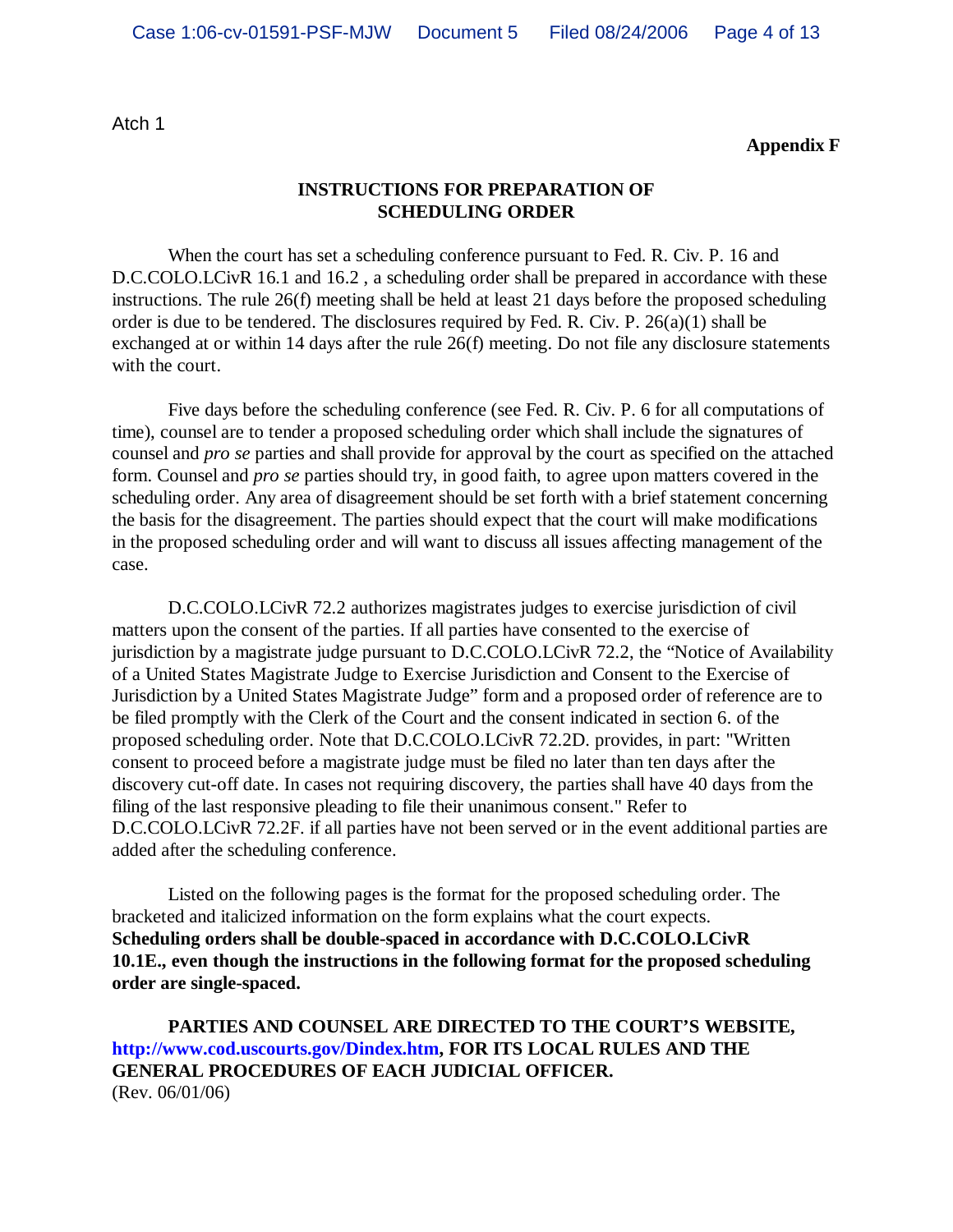Atch 2

## **IN THE UNITED STATES DISTRICT COURT FOR THE DISTRICT OF COLORADO**

Civil Action No.

Plaintiff(s),

v.

Defendant(s).

## **SCHEDULING ORDER**

## **1. DATE OF CONFERENCE AND APPEARANCES OF COUNSEL AND** *PRO SE* **PARTIES**

*[Provide the date of the conference and the names, addresses, and telephone numbers of counsel for each party and each* pro se *party. Identify by name the party represented by each counsel.]*

## **2. STATEMENT OF JURISDICTION**

*[Provide a concise statement of the basis for subject matter jurisdiction with appropriate statutory citations. If jurisdiction is denied, give the specific reason for the denial.]*

## **3. STATEMENT OF CLAIMS AND DEFENSES**

- *a. Plaintiff(s):*
- *b. Defendant(s):*
- *c. Other Parties:*

*[Provide concise statements of all claims or defenses. Each party, in light of formal or informal discovery undertaken thus far, should take special care to eliminate*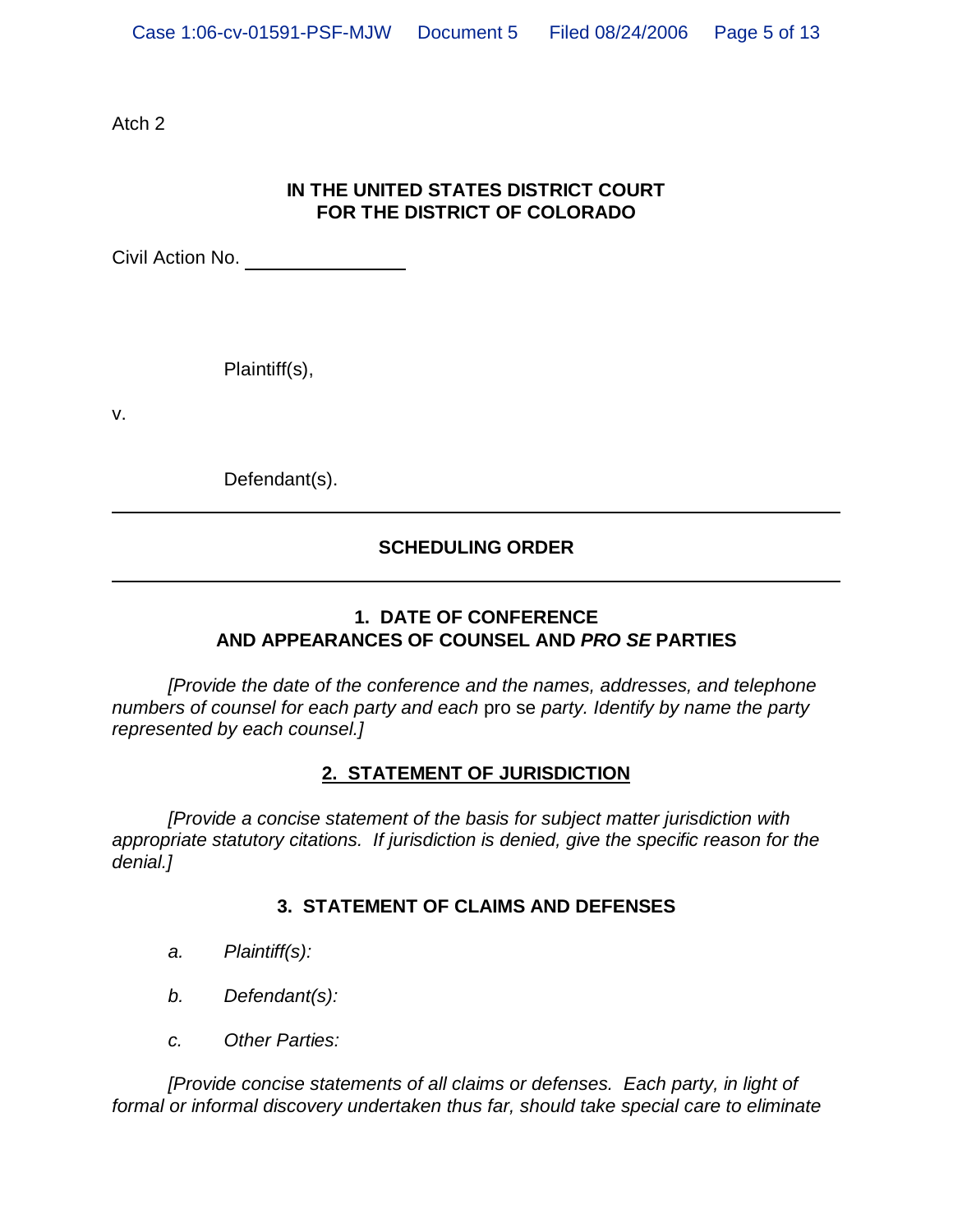*frivolous claims or defenses. Fed. R. Civ. P. 16(c)(1), 11. Do not summarize the pleadings. Statements such as "defendant denies the material allegations of the complaint" are not acceptable.]*

## **4. UNDISPUTED FACTS**

The following facts are undisputed:

*[When the parties have their rule 26(f) meeting, they should make a goodfaith attempt to determine which facts are not in dispute.]*

## **5. COMPUTATION OF DAMAGES**

*[Include a computation of all categories of damages sought and the basis and theory for calculating damages. See Fed. R. Civ. P. 26(a)(1)(C). This should include the claims of all parties. It should also include a description of the economic damages, non-economic damages, and physical impairment claimed, if any.]*

## **6. REPORT OF PRECONFERENCE DISCOVERY AND MEETING UNDER FED. R. CIV. P. 26(f)**

a. Date of rule 26(f) meeting.

b. Names of each participant and party he/she represented.

c. Proposed changes, if any, in timing or requirement of disclosures under Fed. R. Civ. P. 26(a)(1).

d. Statement as to when rule 26(a)(1) disclosures were made or will be made.

*[If a party's disclosures were not made within the time provided in Fed. R. Civ. P. 26(a)(1), the party must provide here an explanation showing good cause for the omission.]*

e. Statement concerning any agreements to conduct informal discovery, including joint interviews with potential witnesses, exchanges of documents, and joint meetings with clients to discuss settlement. If there is agreement to conduct joint interviews with potential witnesses, list the names of such witnesses and a date and time for the interview which has been agreed to by the witness, all counsel, and all *pro se* parties.

f. Statement as to whether the parties anticipate that their claims or defenses will involve extensive electronically stored information, or that a substantial amount of disclosure or discovery will involve information or records maintained in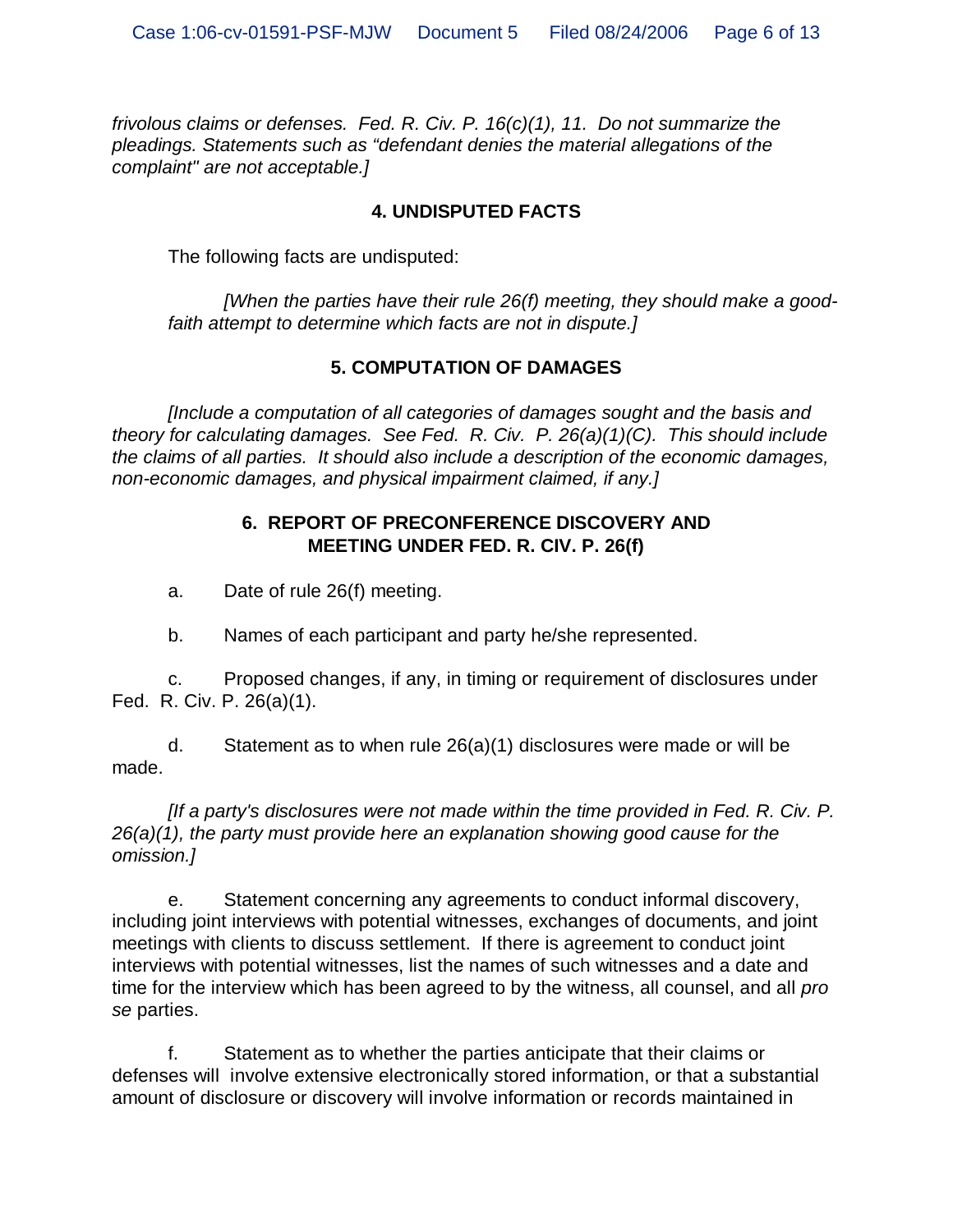electronic form. In those cases, the parties must indicate what steps they have taken or will take to (i) preserve electronically stored information; (ii) facilitate discovery of electronically stored information;(iii) limit associated discovery costs and delay; and (iv) avoid discovery disputes relating to electronic discovery. Describe any agreements the parties have reached for asserting claims of privilege or of protection as trialpreparation materials after production of computer-generated records.

*[When the parties have their Rule 26(f) meeting, they must discuss any issues relating to the disclosure and discovery of electronically stored information, including the form of production, and also discuss issues relating to the preservation of electronically stored information, communications, and other data. At the Rule 26(f) conference, the parties should make a good faith effort to agree on a mutually acceptable format for production of electronic or computer-based information. In advance of the Rule 26(f) meeting, counsel should carefully investigate their client's information management system so that they are knowledgeable as to its operation, including how information is stored and how it can be retrieved.]*

## **7. CONSENT**

*[Pursuant to D.C.COLO.LCivR 72.2, all full-time magistrate judges in the District of Colorado are specially designated under 28 U.S.C. §636(c)(1) to conduct any or all proceedings in any jury or nonjury civil matter and to order the entry of judgment. Upon consent of the parties and an order of reference from the district judge, the magistrate judge assigned the case under 28 U.S.C. § 636(a) and (b) will hold the scheduling conference and retain settlement jurisdiction, whereas pretrial case management, jurisdiction of dispositive motions, and trial will be assigned to the magistrate judge drawn at random under D.C.COLO.LCivR 72.2.]*

*[Indicate below the parties' consent choice.]*

All parties *[have or have not]* consented to the exercise of jurisdiction of a magistrate judge.

## **8. CASE PLAN AND SCHEDULE**

a. Deadline for Joinder of Parties and Amendment of Pleadings:

*[Set time period within which to join other parties and to amend all pleadings. This portion of the scheduling order relates to timing only. It does not eliminate the necessity to file an appropriate motion and to otherwise comply with Fed. R. Civ. P. 15. Unless otherwise ordered in a particular case, for good cause, these dates should be no later than 45 days after the date of the scheduling conference, so as to minimize the possibility that late amendments and joinder of parties will precipitate requests for extensions of discovery cutoff, final pretrial conference, and dispositive motion dates. Counsel and* pro se *parties should plan discovery so that discovery designed to identify*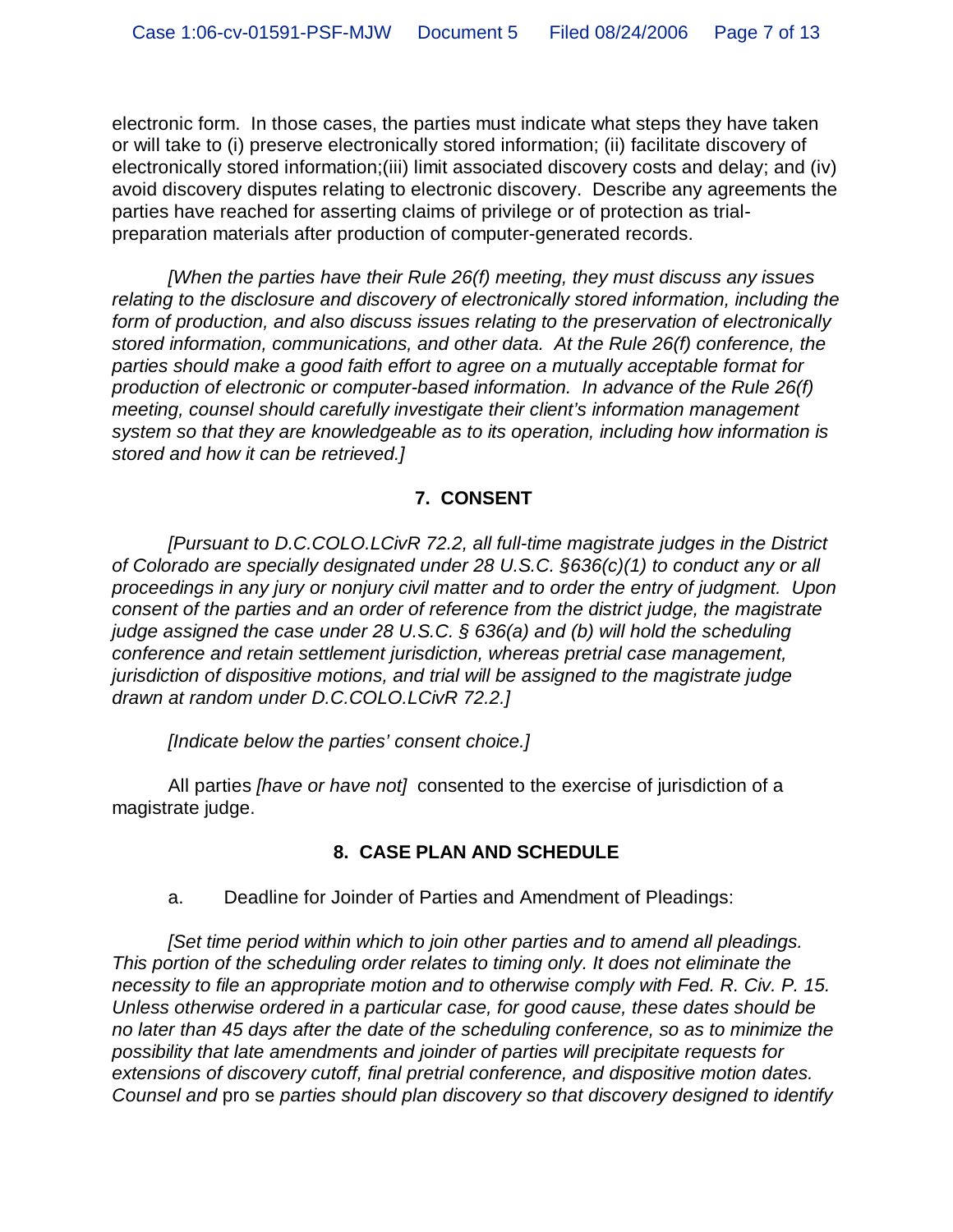*additional parties or claims is completed before these deadlines.]*

b. Discovery Cut-off:

c. Dispositive Motion Deadline:

*[Set time periods in which discovery is to be completed and dispositive motions are to be filed.]*

d. Expert Witness Disclosure

*[(1) State anticipated fields of expert testimony, if any.*

*(2) State any limitations proposed on the use or number of expert witnesses.*

*(3) The parties shall designate all experts and provide opposing counsel and any pro se party with all information specified in Fed. R. Civ. P. 26(a)(2) on or before \_\_\_\_\_\_\_\_\_\_\_\_\_\_\_\_\_\_, 200\_\_.*

*(4) The parties shall designate all rebuttal experts and provide opposing counsel and any pro se party with all information specified in Fed. R. Civ. P. 26(a)(2) on or before \_\_\_\_\_\_\_\_\_\_\_\_\_\_\_, 200\_\_.*

*(5) Notwithstanding the provisions of Fed. R. Civ. P. 26(a)(2)(B), no exception to the requirements of the rule will be allowed by stipulation of the parties unless the stipulation is approved by the court.]*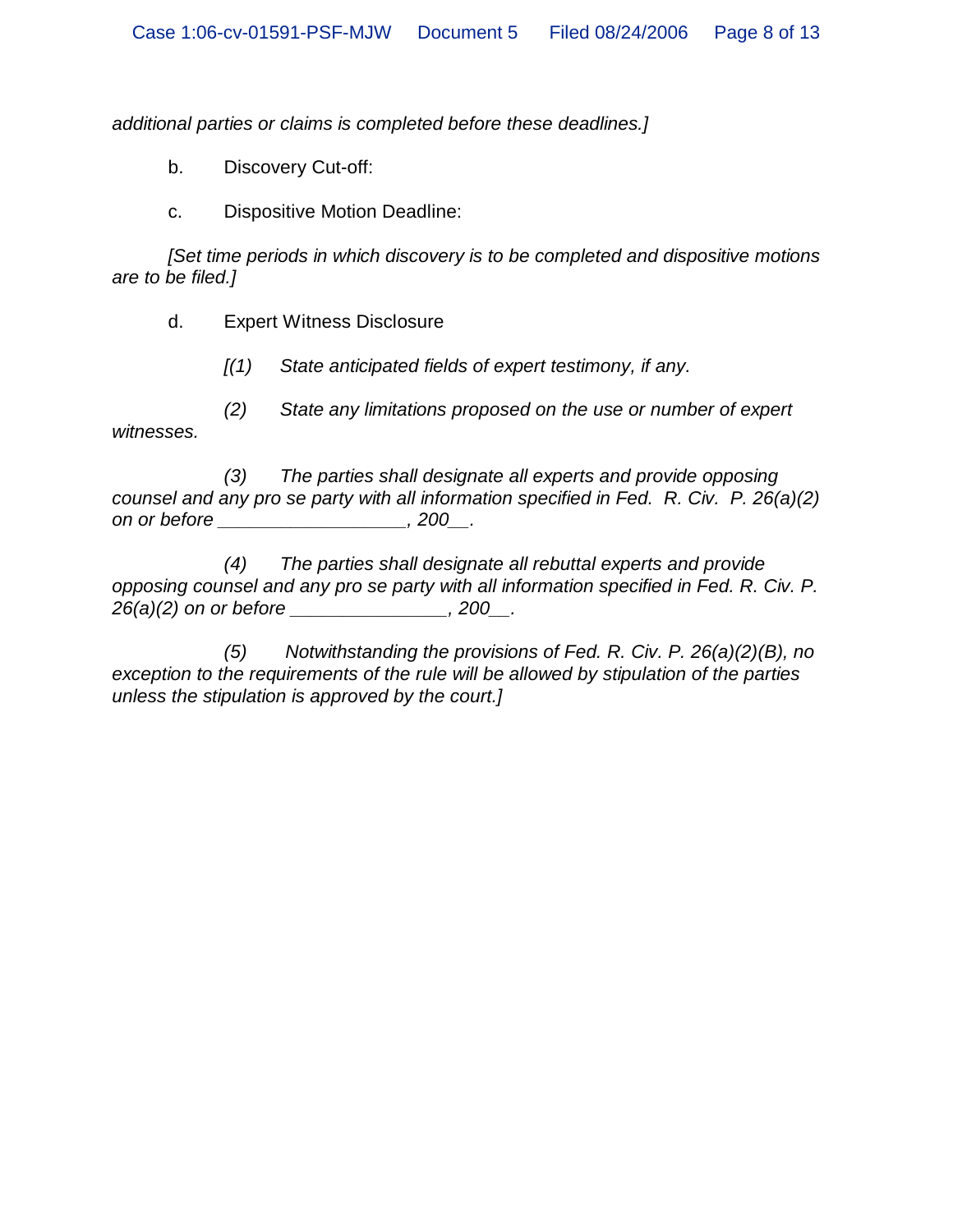(FOR CASES ASSIGNED TO JUDGE NOTTINGHAM, PLEASE ADD PARAGRAPH (6) BELOW)

*(6) This Scheduling Order requires rule 26(a)(2)(B) reports from any person who will provide expert testimony – including, for example, a treating physician – except that a treating physician's report need not contain a recitation of compensation paid to the physician or a list of other cases in which the physician has given testimony. See Fed.R.Civ.P. 26(a)(2) advisory committee's note ("requirement of written report may be . . . imposed upon additional persons who will provide opinions under [r]ule 702".)*

(FOR ALL OTHER JUDGES' CASES, PLEASE CONTINUE WITH PARAGRAPH e.)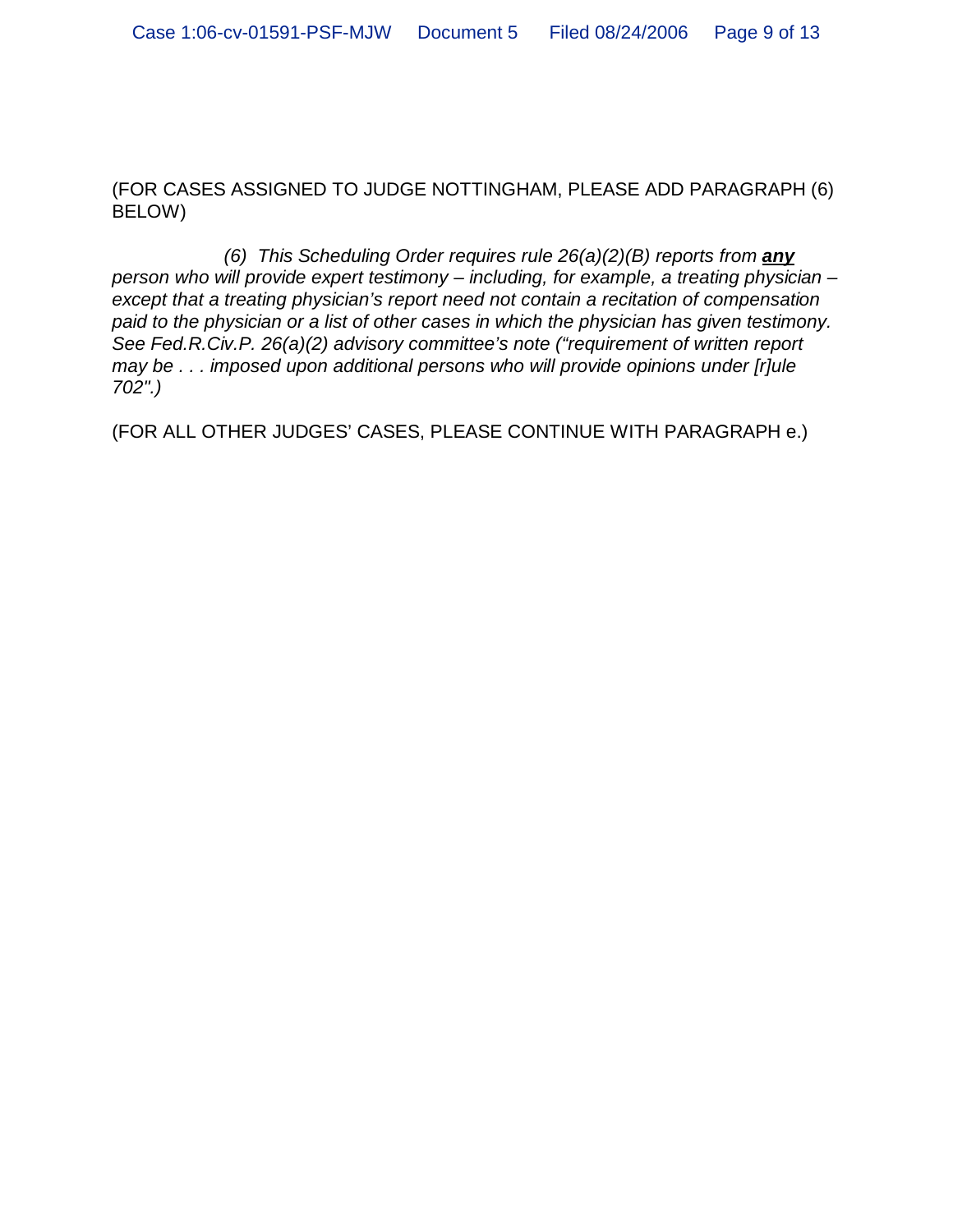#### e. Deposition Schedule:

| Name of Deponent | Date of Deposition | Time of Deposition Expected Length of Deposition |
|------------------|--------------------|--------------------------------------------------|
|                  |                    |                                                  |
|                  |                    |                                                  |
|                  |                    |                                                  |
|                  |                    |                                                  |

*[List the names of persons to be deposed and a schedule of any depositions to be taken, including (i) a good faith estimate of the time needed for the deposition and (ii) time(s) and date(s)for the deposition which have been agreed to by the deponent and persons signing the scheduling order. The parties must comply with the notice and scheduling requirements set forth in D.C.COLO.LCivR 30.1.]*

f. Interrogatory Schedule

*[Set a schedule for the submission of and response to written interrogatories, if any are desired.]*

g. Schedule for Request for Production of Documents

*[Set a schedule for the submission of and response to requests for documents, if any are desired.]*

h. Discovery Limitations:

(1) Any limits which any party wishes to propose on the number of depositions.

(2) Any limits which any party wishes to propose on the length of depositions.

(3) Modifications which any party proposes on the presumptive numbers of depositions or interrogatories contained in the federal rules.

(4) Limitations which any party proposes on number of requests for production of documents and/or requests for admissions.

*[At the rule 26(f) meeting, the parties should make a good-faith attempt to agree to limit the number of depositions, interrogatories, requests for admissions, and requests for production. In the majority of cases, the parties should anticipate that the court will adopt the numerical limitations on depositions and interrogatories established in Fed. R. Civ. P. 30(a)(2)(A), 33.]*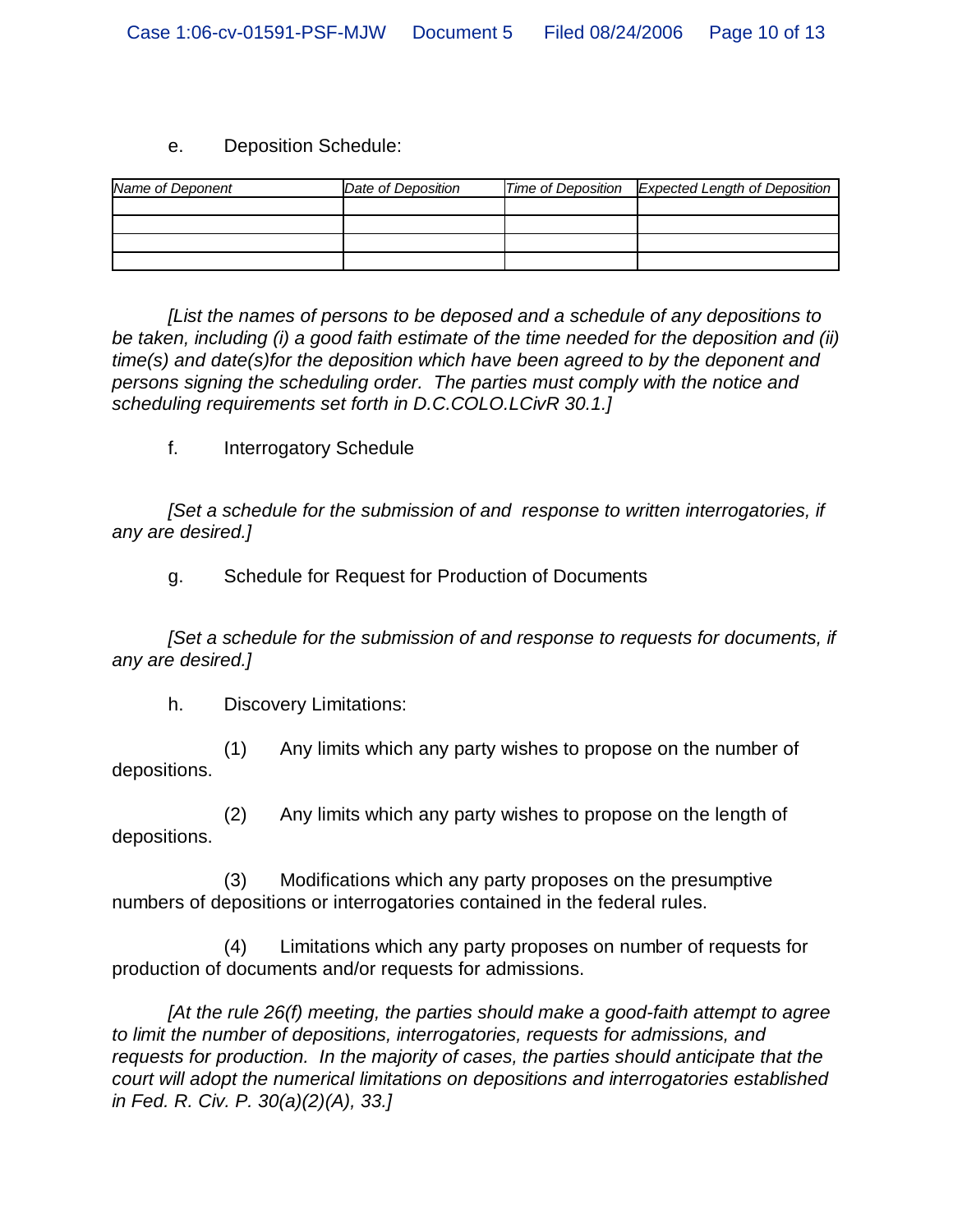(5) Other Planning or Discovery Orders

*[Set forth any other proposed orders concerning scheduling or discovery. For example, the parties may wish to establish specific deadlines for submitting protective orders or for filing motions to compel.]*

#### **9. SETTLEMENT**

*[The parties must certify here that, as required by Fed. R. Civ. P. 26(f), they have discussed the possibilities for a prompt settlement or resolution of the case by alternate dispute resolution. They must also report the result of any such meeting, and any similar future meeting, to the magistrate judge within ten days of the meeting.]*

#### **10. OTHER SCHEDULING ISSUES**

a. A statement of those discovery or scheduling issues, if any, on which counsel, after a good-faith effort, were unable to reach an agreement.

b. Anticipated length of trial and whether trial is to the court or jury.

## **11. DATES FOR FURTHER CONFERENCES**

*[The magistrate judge will complete this section at the scheduling conference if he or she has not already set deadlines by an order filed before the conference.]*

a. A settlement conference will be held on\_\_\_\_\_\_\_\_\_\_\_\_\_\_\_\_\_\_\_\_\_\_\_\_ at  $\_$  o'clock  $\_$ .m.

It is hereby ordered that all settlement conferences that take place before the magistrate judge shall be confidential.

- ( ) *Pro se* parties and attorneys only need be present.
- ( ) *Pro se* parties, attorneys, and client representatives with authority to settle must be present. (NOTE: This requirement is not fulfilled by the presence of counsel. If an insurance company is involved, an adjustor authorized to enter into settlement must also be present.)
- ( ) Each party shall submit a Confidential Settlement Statement to the magistrate judge on or before the section of continuing the facts and issues, as well as the strengths and weaknesses of their case.

b. Status conferences will be held in this case at the following dates and times: \_\_\_\_\_\_\_\_\_\_\_\_\_\_\_\_\_\_\_\_\_\_\_\_\_\_\_\_\_\_\_\_\_\_\_\_\_\_\_\_\_\_\_\_\_\_\_\_

\_\_\_\_\_\_\_\_\_\_\_\_\_\_\_\_\_\_\_\_\_\_\_\_\_\_\_\_\_\_\_\_\_\_\_\_\_\_\_\_\_\_\_\_\_\_\_\_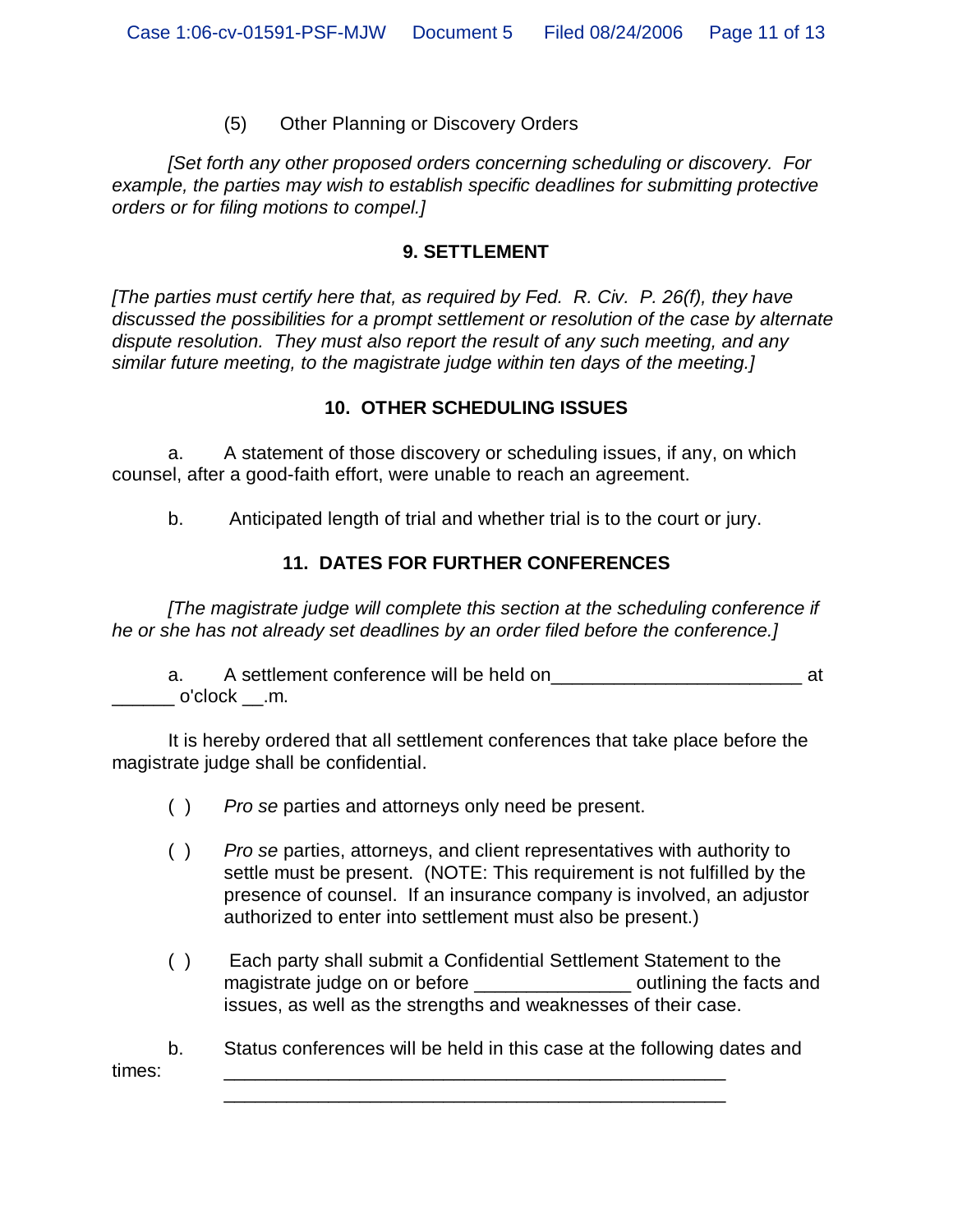c. A final pretrial conference will be held in this case on at o'clock .m. A Final Pretrial Order shall be prepared by the parties and submitted to the court no later than five days before the final pretrial conference.

## **12. OTHER MATTERS**

[*The following paragraphs shall be included in the scheduling order:]*

\_\_\_\_\_\_\_\_\_\_\_\_\_\_\_\_\_\_\_\_\_\_\_\_\_\_\_\_\_\_\_\_\_\_\_\_

In addition to filing an appropriate notice with the clerk's office, counsel must file a copy of any notice of withdrawal, notice of substitution of counsel, or notice of change of counsel's address or telephone number with the clerk of the magistrate judge assigned to this case.

Counsel will be expected to be familiar and to comply with the Pretrial and Trial Procedures established by the judicial officer presiding over the trial of this case.

In addition to filing an appropriate notice with the clerk's office, a *pro se* party must file a copy of a notice of change of his or her address or telephone number with the clerk of the magistrate judge assigned to this case.

With respect to discovery disputes, parties must comply with D.C.COLO.LCivR 7.1A.

The parties filing motions for extension of time or continuances must comply with D.C.COLO.LCivR 6.1D. by submitting proof that a copy of the motion has been served upon the moving attorney's client, all attorneys of record, and all *pro se* parties.

# **13. AMENDMENTS TO SCHEDULING ORDER**

*[Include a statement that the scheduling order may be altered or amended only upon a showing of good cause.]*

DATED this \_\_\_\_\_\_\_ day of \_\_\_\_\_\_\_\_\_\_\_\_\_\_\_ 200\_\_.

BY THE COURT:

United States Magistrate Judge

\_\_\_\_\_\_\_\_\_\_\_\_\_\_\_\_\_\_\_\_\_\_\_\_\_\_\_\_\_\_\_